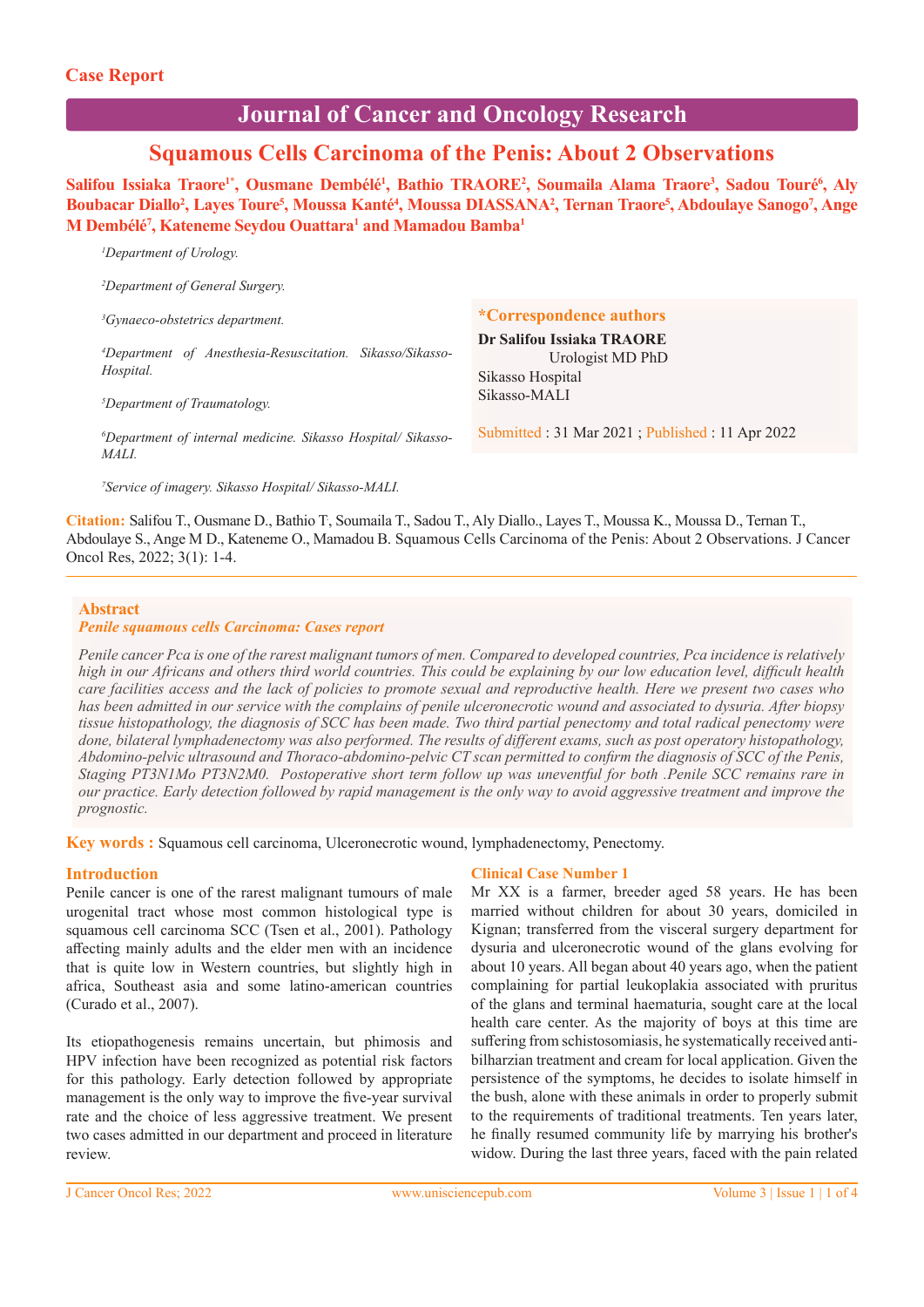to glans ulceration, dysuria and bilateral inguinal swelling, he decides to come to the hospital for better care. At the end of this consultation, visceral surgery transfers it to us because of dysuria and ulcero-necrotic wound of the glans. The patient has no particular medical-surgical history except for a posthectomy performed at the age of 14. Physical examination finds a lucid patient with acceptable general condition. TA: 130/90mmhg, P: 100 bpm, breathing: 24/min, Temperature: 36.9 C. Flexible, non-scarring abdominal wall. However, we note a bilateral reducible inguinal mass. Examination of the external genitalia shows an ulcero-necrotic wound of the glans; the presence of bilateral inguinal adenopathy and hardening of the penis on palpation (Figure 1).



**Figure1:** Preoperative image of Penile SCC with ulceronecrotic wound of glans

After cystostomy, urinary bypass, a pathological examination of biopsy sample taken from the wound reveals squamous cell carcinoma on eosinophilic urethritis. Biological assessment: Group Rh: O +; NFS Reveals mild microcytic hypochromic anaemia, thrombocytosis (Platelets: 508000/mm3); a PSA level: 3.50 ng/ml. Urethral swab reveals Escherichia coli infection susceptible to imipenem, gentamycin and ofloxacin. Imaging studies carried out by ultrasound and CT scan have revealed a struggle bladder, normal size prostate with some calcification, glans and distal cavernous bodies' infiltration. However, they did not reveal any distant metastatic lesions. CT scan shows: primary tumor of the glans and three erectile bodies invasion; the presence of inguinal lymphadenopathy and bilateral inguinal hernia (Figure 2).



**Figure2:** TDM image showing bilateral groin hernia secondary to urethral invasion by primary SCC of glans

Partial 2/3 distal penectomy with urethrovesical catheterization, associated with a bilateral lymphadenectomy was performed on Tuesday, August 20, 2019 (Figure 3).



**Figure 3:** Image of glans SCC after partial penectomy and lbilateral lymphadenectomy

Intraoperative exploration revealed an infiltration of the entire distal part of the two cavernous bodies and the urethra. The result of the postoperative pathological examination confirmed the diagnosis of squamous cell carcinoma with a positive excision margin and classified PT3N1M0. The postoperative follow-up was punctuated by complications such as insomnia, irritability, tremor related to a neurosis of anxiety; infection of the surgical site. Patient was discharged at the 25<sup>th</sup> postoperative day. After 3 months follow-up without local recurrence, he was referred to the oncology department of the Mali hospital for appropriate management

#### **Clinical Case Number 2**

Mr XX is a farmer, 56 years old, married and father of 7 childrens, living in kourousadougou; Referred from sikasso referral center because of ulcero-necrotic wound associated to uretro-cutaneous fistula evolving for about 2 years. The beginning would date back to the age of fifteen, marked by the appearance of nodule at the ventral base of the penis whose progressive evolution will cause dysuria. Faced with which he would started a series of consultations at Sikasso's Referral center and then at Kati national hospital where investigations and unspecified treatment brought some improvement. During the last 5 years, patient has been confronted with repeated episodes of dysuria and urine retention, as a result of which, unsuccessful attempts of uretrovesical catheterisation led to bladder punctures. Subjected to traditional treatments during the last three years, the evolution was marked by an increase in the volume of scrotum and the appearance of an ulceronecrotic wound. Given the addition of uretro-cutaneous fistula to this wound and his release of foul smell, patient finish to request consultation in our department. There is a history of posthectomy performed when he was 5 years. The physical examination finds a patient with moderate general condition. Flat, flexible and non-scarring abdominal wall. External genitalia exams shows an ulcero-necrotic wound at the basis of penis ventral side witch is associated to phlegmonous inflammatory scrotums; the presence of multiple warty growths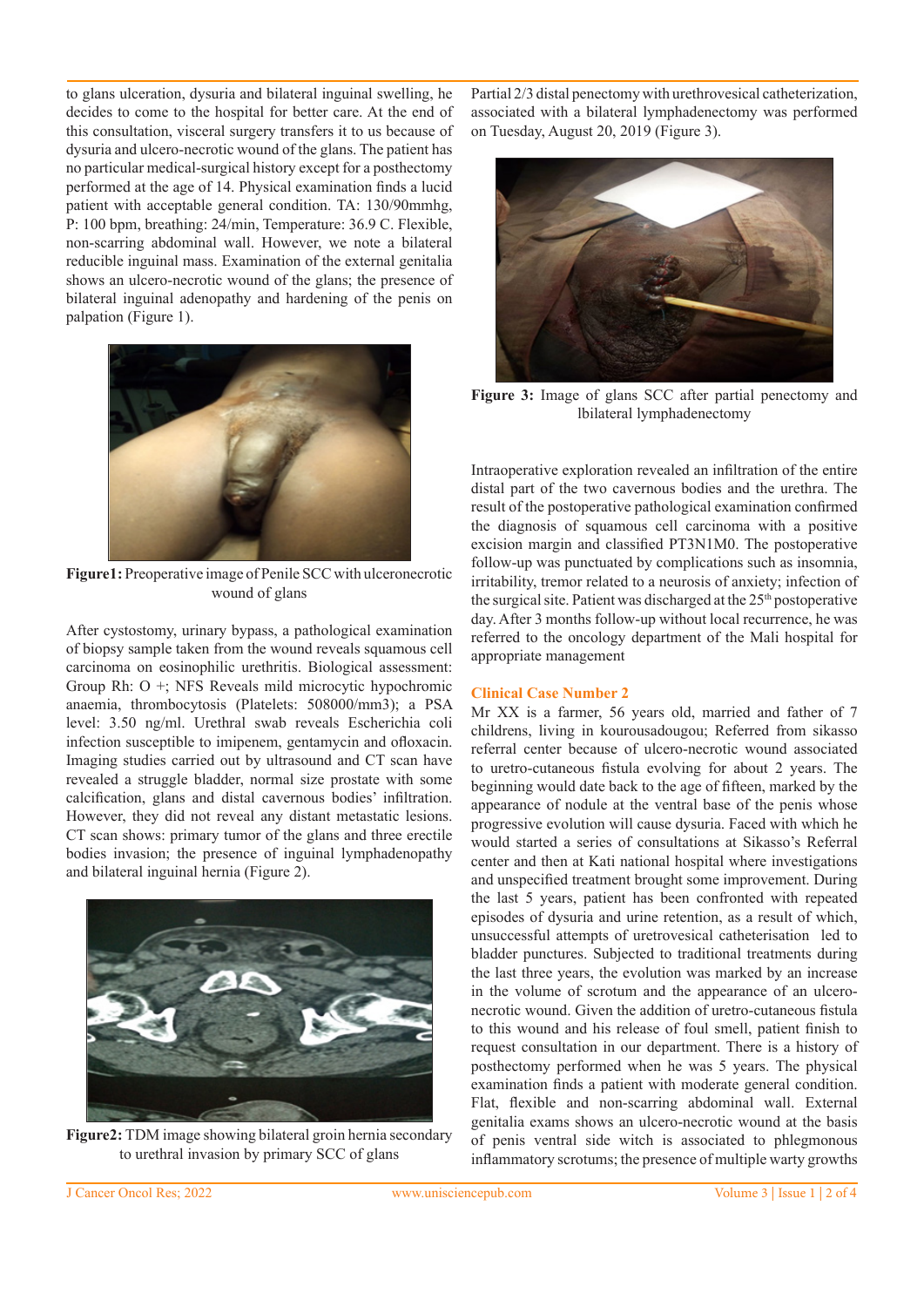like rooster crest on the penis, inguinal lymphadenopathy and hardening of the penis. Both Abdominopelvic ultrasound and Thoraco-abdomino-pelvic CT scan have revealed erectile bodies' infiltration; the presence of inguinal lymphadenopathy and the absence of liver, lungs metastasis.

Biological assessment find: Group Rh: A +; NFS: Hb 9.0g/ ml, hyperleukocytosis; PSA: 2.40 ng/ml. An emasculation associated with a bilateral lymphadenectomy was performed on September 17, 2021.All this crowned by a perineal ureterostomy on with uretrovesical catheter exiting between the scrotum and anus. Pathological examination of the operating sample concluded to moderately differentiated squamous cell carcinoma, classified pt3N2M0 with a positive excision margin. The immediate postoperative follow-up was simple. Patient was released on the 18<sup>th</sup> postoperative day. Six weeks postoperative we proceed in catheter removal allowing to pass urine in a sitting position. Two months of postoperative followup, no local recurrence was detected. The patient was referred to the oncology department of the Mali Hospital in order to receive an adjuvant treatment.



**Figure 4:** Phlegmonous scrotum and uretrocutaneous fistula following urethral invasion by SCC



**Figure 5:** image of penile SCC after total penectomy,and uretrostomy perineal

### **Discussions**

During 30 months of activity, we recorded only two cases of penile cancer whose histological type is SCC; this in elderly men and whose delay for appropriate care request exceeds 30 years. This finding is consistent with the literature where penile cancer in addition to the fact that it is an infrequent pathology, its incidence tends to increase after the fifties (Bernard et al., 2008). Although it's uncertain aetiology, the role of some factors has been recognized in the genesis of this disease. These contributing factors include: non-circumcision and lack of hygiene; some dermatological precancerous lesions such as: sclero-atrophic lichen, queyrat erythroplasia and condiloma acumineta (Schoen et al., 2000).

However, the precocity of sexual intercourse, their frequencies as well as the multiplicity of sexual partners have been incriminated as risk factors of penile cancer by some authors (Chaux et al., 2013). This observation is in right line with our observation where we found a typical lesions of HPV infection in our 2nd patient. The history of our patients corroborates with the literature (Wanick et al., 2011). Indeed, adolescent no scolarized villagers, circumcised relatively late, having agriculture and / or the breeding of small ruminants as their main activities; our patients will surely have difficult to maintain personal and genital hygiene. But on the other hand, none of them smoked cigarettes. About sexual activities: the first patient married relatively late, has never been active sexually, the second patient married early and moreover father of 7childrens. Despite uncertain etiopathogenesis, according to the literature (Pow Sang et al., 2002) the history of these patients reveals the existence of characteristic dermatological signs, suggestive of this disease. The prognosis of this neoplasia depends not only on the histological type and grade, but also on its evolution stage at discovery (Mosconi et al., 2005).

Our patients had an infiltrating form that had been evolving for more than twenty years under inappropriate treatment; finally causing a difficulty of bladder emptying, mainly due to spongy body infiltration. This observation is in line with the literature where for the reasons of taboo, ignorance or accessibility, the vast majority of penile cancers are discovered at late stage (Rees et al., 2008). Ultrasound and computed tomography brought a crucial contribution to confirm erectile bodies' invasion, presence of inguinal lymphadenopathy and the absence of distant metastatic lesions. But, they could hardly discern inflammatory lymphadenopathy from the metastatic one. There is no standardised treatment for locally advanced SCC of the penis. In accordance with the recommendations of some scientist's societies, we opted for partial amputation in the 1<sup>st</sup> patient and total emasculation for the second with a bilateral lymphadenectomy in both cases. Given disease pathological stage, adjuvant chemotherapy as suggested by other authors (Pizzacaro & Piva, 1988), could improve the chance of survival. But due to the lack of resources, these patients were not able to access the only oncological care center based at Bamako.

#### **Conclusion**

SCC remains rare. Information, education of population, community health care provider's even traditional therapists in the aims to increase awareness and help them to recognise precancerous signs are mandatory.